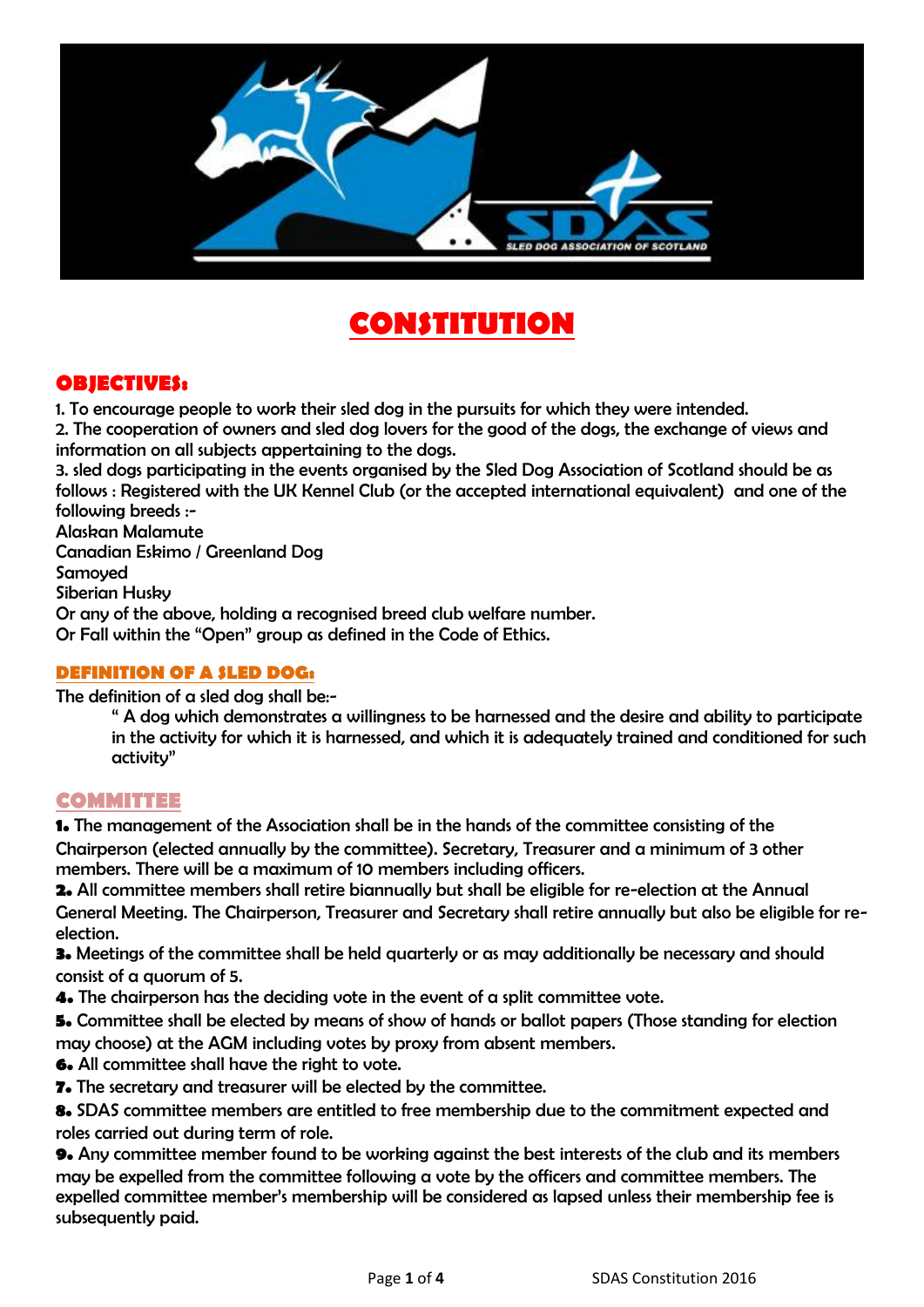#### **MEMBERSHIP**

**1.** Anyone interested in sled dogs and sled dog pursuits is eligible to become a member.

**2**. Annual membership fees shall be sent to the membership secretary by 1st December of each year. If membership fees remain unpaid after 15th January the committee shall have the power to erase the member from the list of members, but if the committee shall subsequently receive satisfactory explanation and payment the member may be re admitted to the membership.

#### **FEES/JOINT MEMBERSHIP/JUNIOR MEMBERSHIP.**

**1.** Fees are as follows:-

i, Single membership will be £15.00

ii, a partnership (2) is eligible for joint membership at a subscription of  $\epsilon$  20.00. Each partner being eligible to vote at meetings.

iii, A young person under the age of 16 is eligible for membership at a subscription of £6.00. Provided Parents/Guardians are members of the SDAS. Juniors are ineligible to vote at meetings.

iv. A family membership, 2 adults and 2 children (under the age of 16). For membership at a subscription of £28.00. Both adult members in the family being eligible to vote at meetings. Junior members of the family are not eligible to vote.

**2.** Membership fees may be amended at the AGM.

**3.** Minutes of the AGM and Committee meetings will be made available on the SDAS Website.

### **GENERAL MEETINGS**

**1.** The annual General Meeting will be held on the Saturday afternoon of the last event of the Season each year and will cover the following:

i, The election of Officers and committee.

- ii, Rules of the Association.
- iii, Financial Matters/Membership fees
- iv, Any other competent business.

**2.** Members will receive seven weeks' notice of an Annual General Meeting to allow Agenda circulation and registration of proxy votes as laid out in 3.

**3.** Amendments to the Associations Rules can be made at an AGM or SGM without the requirement of a subsequent postal ballot, with the proviso that members be given the opportunity well ahead of the meeting, to submit items for inclusion in the agenda. The aforementioned Agenda will be circulated throughout the membership prior to the meeting to allow those not able to attend to register their votes by proxy.

**4.** Any alterations to rules passed at the AGM or SGM shall not be brought into force until the association has been advised.

# **ASSOCIATION ACCOUNTS**

**1**. A bank account shall be opened in the name of the association into which all revenue of the association shall be paid and from which withdrawal shall only be made on the signature of either of two officers authorised by the committee to do so one of whom shall be the treasurer, and the officers authorised to manage the bank account shall be able to operate and access online banking.

**2. The account shall be kept by the treasurer, and if requested by a simple majority of members present at the AGM auditors may be appointed who shall audit the Associations Accounts for the ensuing year before the AGM.**

# **ASSOCIATION PROPERTY**

**1.** The property of the association shall be vested in the officers and in the event of the association ceasing to exist, a general meeting shall be called and the assets shall be disposed of on the decision of the existing committee.

**2.** All trophies and cups accepted by the association must be an outright gift to the association. Cups will be returned to the donator or sponsor in the event of the association ceasing to exist.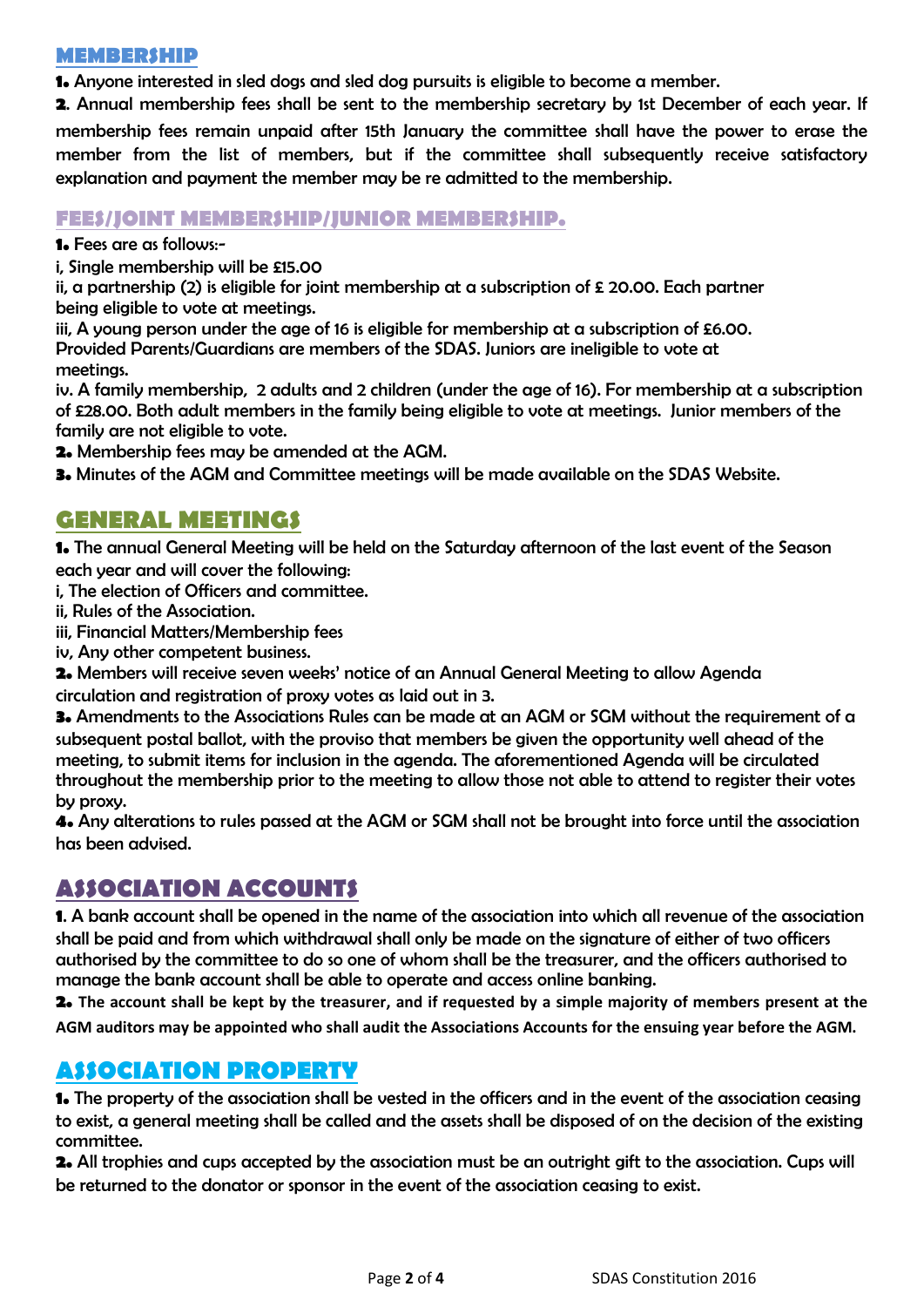### **Ethical Principles**

**Ethical principles:** 

The responsibility for a dog starts on the first day of ownership and lasts until the end of its life. The life expectancy of a healthy, medium to large dog averages between 12 to 14 years.

The top priority is to preserve and promote the physical and psychological health of the dog. In addition to the basic needs for food, care and excercise, it is important to provide an environment free of abuse and violence.

In addition to he basic needs of food, care and exercise are considered to be normal behaviours for having a dog, along with non-violent occurrences with the dog

Regular health checks, vaccinations and treatment of internal and external parasites are part of responsible dog ownership. Care must be adapted to the dog's natural needs and both social and psychological stimulation is important for maintaining physical and mental health.

When deciding how many dogs to own, it is important to consider how much money and time can be dedicated, and what zoning laws and living situation will allow. Keeping kennels the size one can care for properly will allow to avoid future problems.

The basic education of each dog is important for its welfare and safety.

Runs or pens must be large enough to allow dogs to perform most behaviors that are typical of their species. Good weather protection must be provided. Tethering is illegal and violates the Animal Protection Act.

The dog gor dogs should have his/her kennel area accessible with the ability for he/she too move around accordingly and be able to stay occupied. The dogs urge to move, the ability to learn and the other ways of a dogs being must be encouraged and supported.

Alone with that, a dog must have plenty of activities to get sufficient exercise; for example letting the dog free run. For this purpose, the activities mentioned above, should be to put as a standard for the basic training for a dog.

An exellent way of staying busy and active ist he sled dogging sport as well as the various other possibillities of dog sports in general.

It is important to properly train and condition dogs and never push them to perform beyond their capabilities. Usage of performane-enhancing drugs and harmful training methods are strictly prohibited.

A responsible Mushers will participate in events only with healthy, well trained and conditioned dogs. Ambition or financial motives should never overrule animal welfare.

Above all, it is unthinkable to shorten the life of a dog for financial reasons, lack of space or because the animal's performance is not up to expectations.

The killing of vertebrates is regulated by the Animal Protection Act of each country and clearly prohibits killing for above reasons.

Ethical people will grant their dog a pleasant last stage of life according to its age and health. This demonstartes their gratitude towards the animal for being a reliable friend and partner over many years.